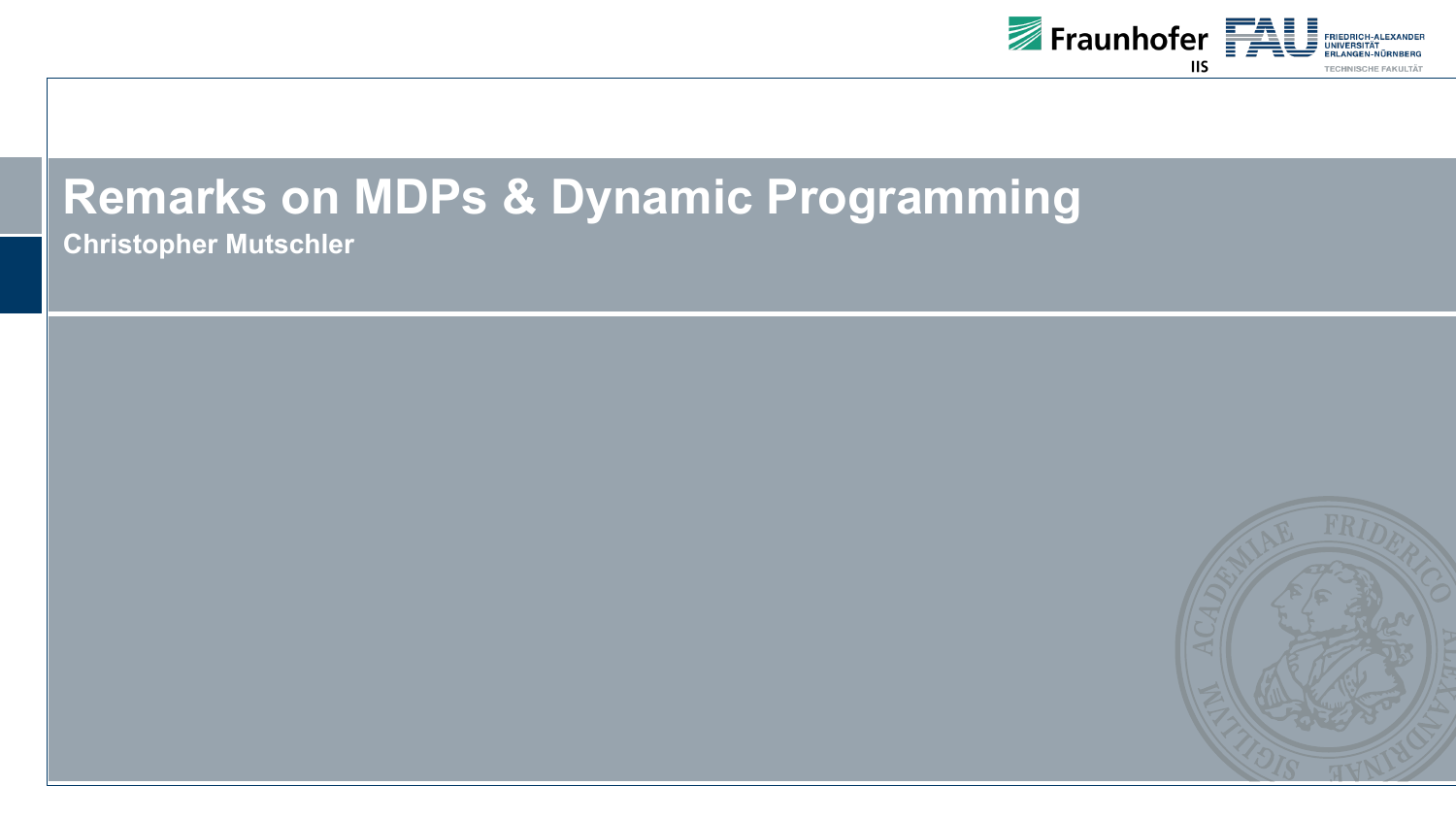

## **Recap: Intro to Reinforcement Learning**

- The RL Paradigm (revisited):
	- Do you agree with following statement?

*"All goals can be described by the maximization of expected cumulative reward."*



*Sutton, R. S., & Barto, A. G. (2018). Reinforcement learning: An introduction. MIT press.*



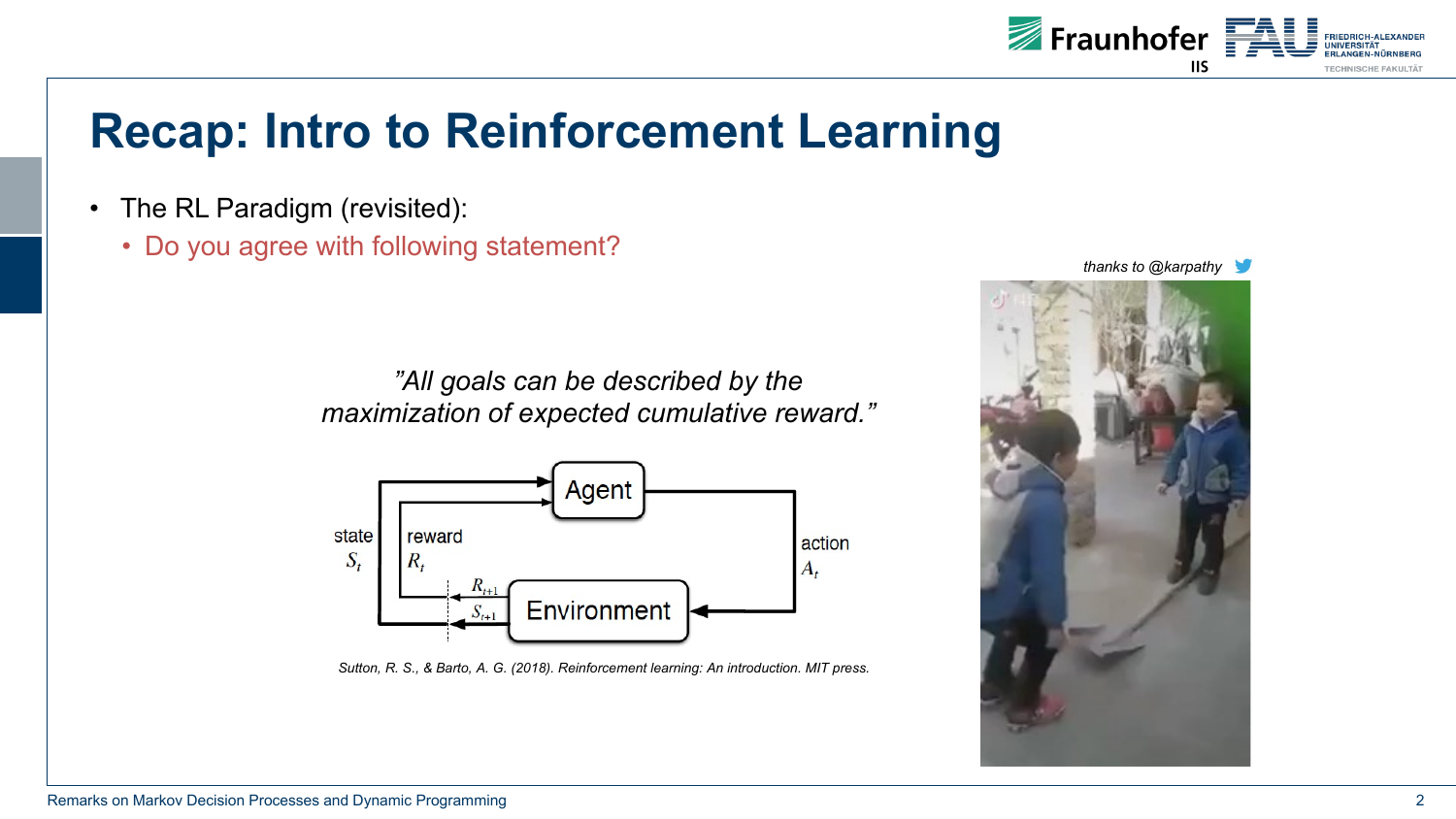

## **Markov Decision Processes**

- Agent learns by interacting with an environment over many time-steps:
- Markov Decision Process (MDP) is a tool to formulate RL problems
	- Description of an MDP  $(S, A, P, R, \gamma)$ :



Sutton, R. S., & Barto, A. G. (2018). Reinforcement learning: An introduction. MIT press.

#### Note:

If the interaction does stop at some point in time  $(T)$  then we have an *episodic RL problem.*

- At each step  $t$ , the agent:
	- is at state  $S_t$ ,
	- performs action  $A_t$ ,
	- receives reward  $R_t$ .
- At each step  $t$ , the environment:
	- receives action  $A_t$  from the agent,
	- provides reward  $R_t$ ,
	- moves at state  $S_{t+1}$ ,
	- increments time  $t \leftarrow t + 1$ .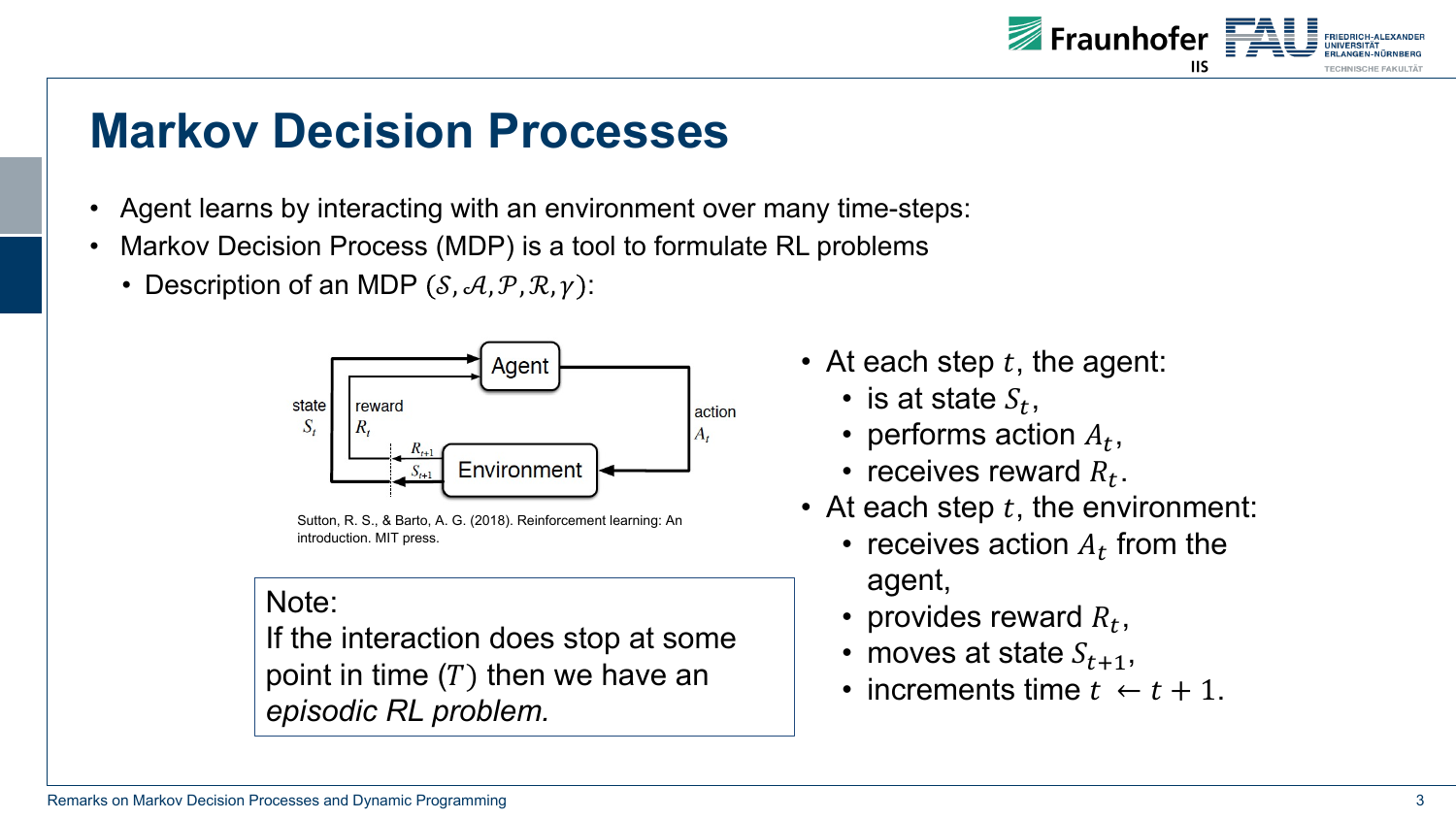

## **Markov Decision Processes**

• Expected long-term value of state s:

$$
\nu(s) = \mathbb{E}(G) = \mathbb{E}(R_0 + \gamma R_1 + \gamma^2 R_2 + \gamma^3 R_3 + \dots + \gamma^t R_t)
$$

- Goal: maximize the expected return  $E(G)$ .
- We need a controller that helps us select the actions to maximize  $E(G)$ .
- A policy  $\pi$  represents this controller:
	- $\cdot$   $\pi$  determines the agent's behavior, i.e., its way of acting
	- $\bullet$   $\pi$  is a mapping from state space S to action space A

 $\pi: \mathcal{S} \mapsto \mathcal{A}$ 

- Two types of policies:
	- Deterministic policy:  $a = \pi(s)$ .
	- Stochastic policy:  $\pi(a \mid s) = \mathbb{P}[A_t = a \mid S_t = s].$
- New goal: find a policy that maximizes the expected return!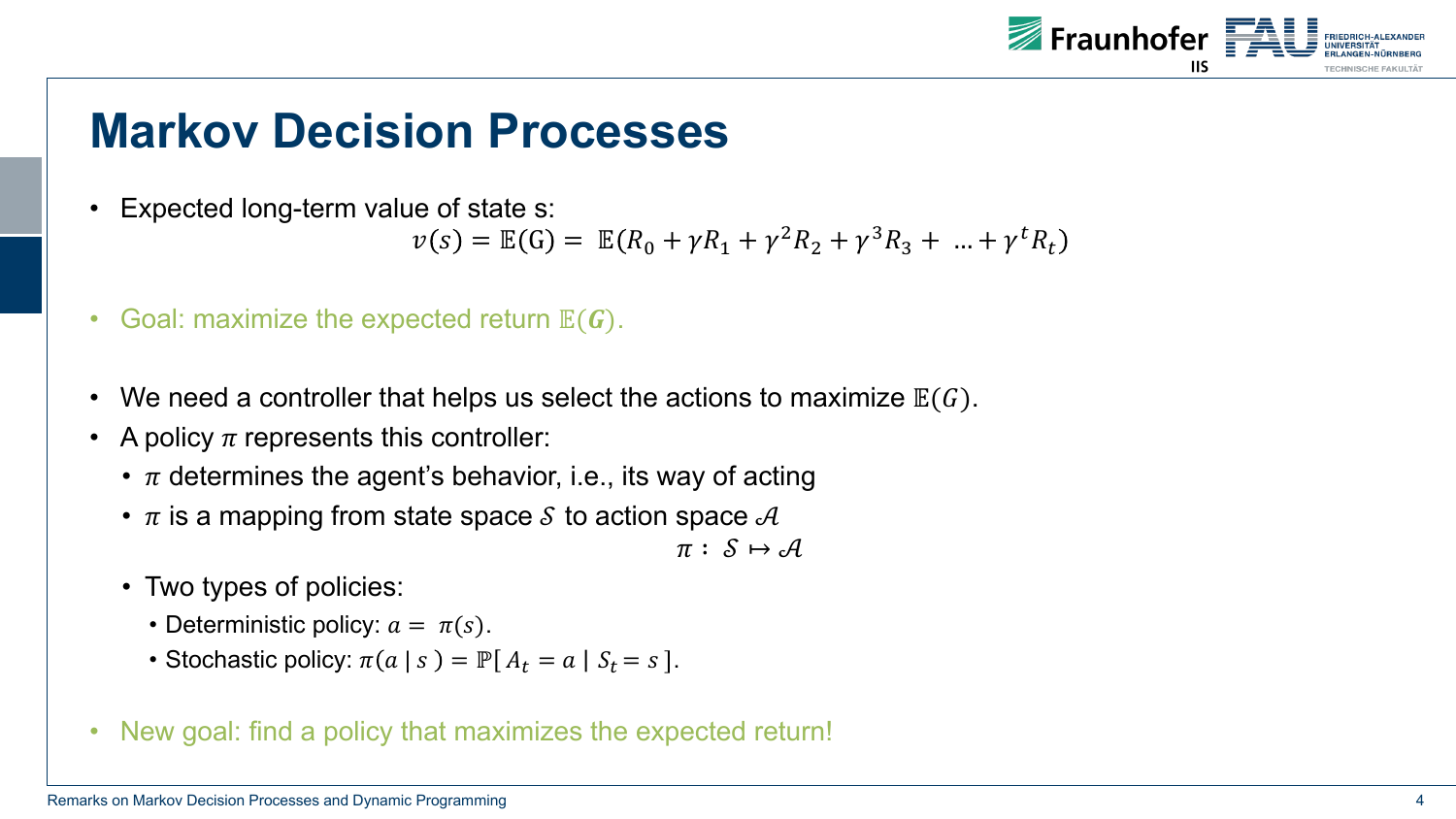- How do we find optimal controllers for given (known) MDPs?
- Bellman equation & Bellman's principle of optimality

#### **Principle of Optimality:**

"An optimal policy has the property that [whatever](http://ai.berkeley.edu/lecture_slides.html) the in decision are, the remaining decisions must constitute a regard to the state resulting from the first decision."

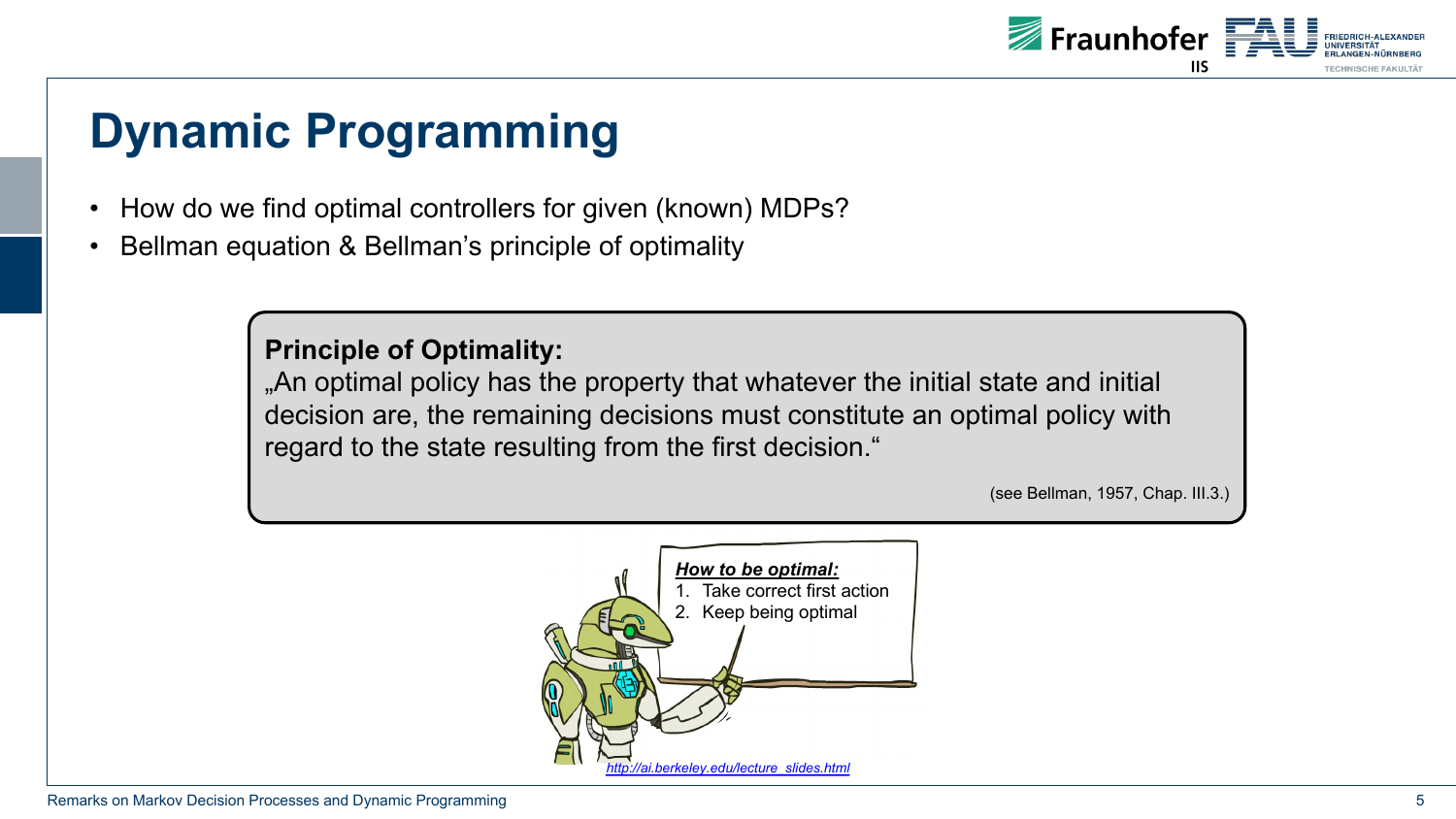

- Dynamic Programming (DP) methods to find optimal controllers
	- DP methods are guaranteed to find optimal solutions for Q and V in polynomial time (in number of states and actions) and are exponentially faster than direct search
	- Policy Iteration computes the value function under a given policy to improve the policy while value iteration directly works on the states
		- Perform sweeps through the state set
		- Implement the Bellman equation update
		- Use bootstrapping



Sutton, R. S., & Barto, A. G. (2018). Reinforcement learning: An introduction. MIT press.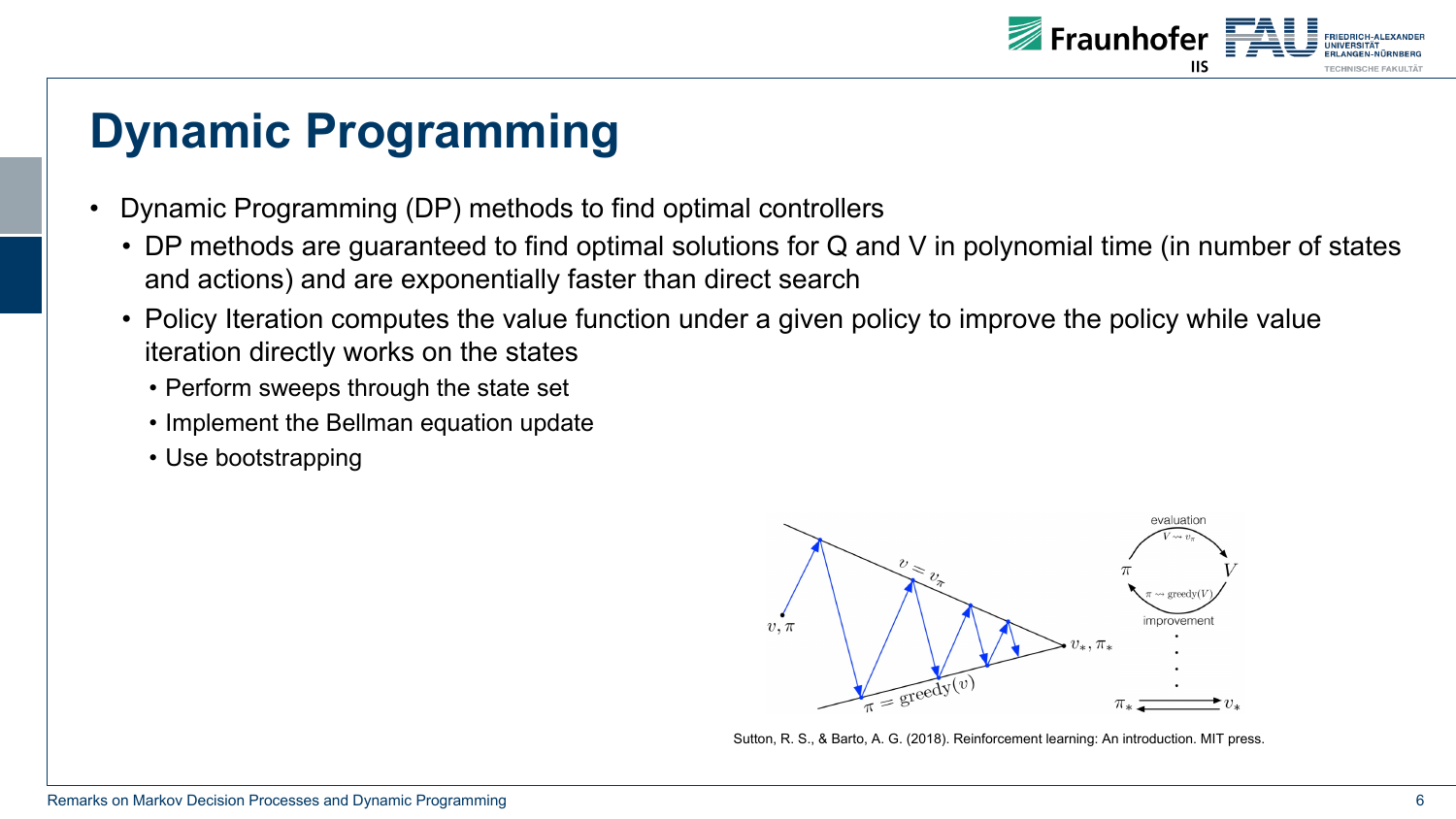

• Backup Diagrams



*Sutton, R. S., & Barto, A. G. (2018). Reinforcement learning: An introduction. MIT press.*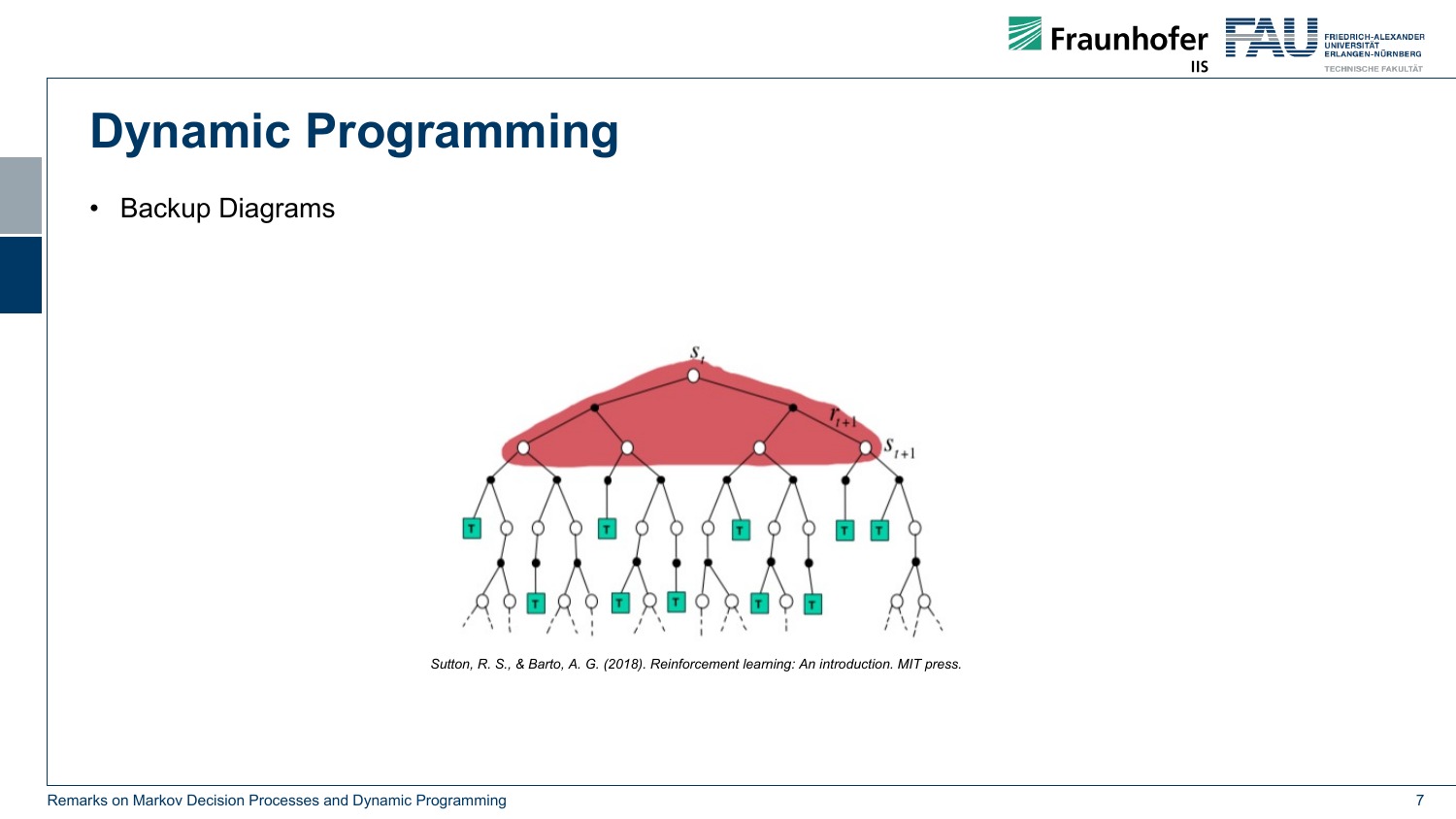

• **But are these simple algorithms usable?**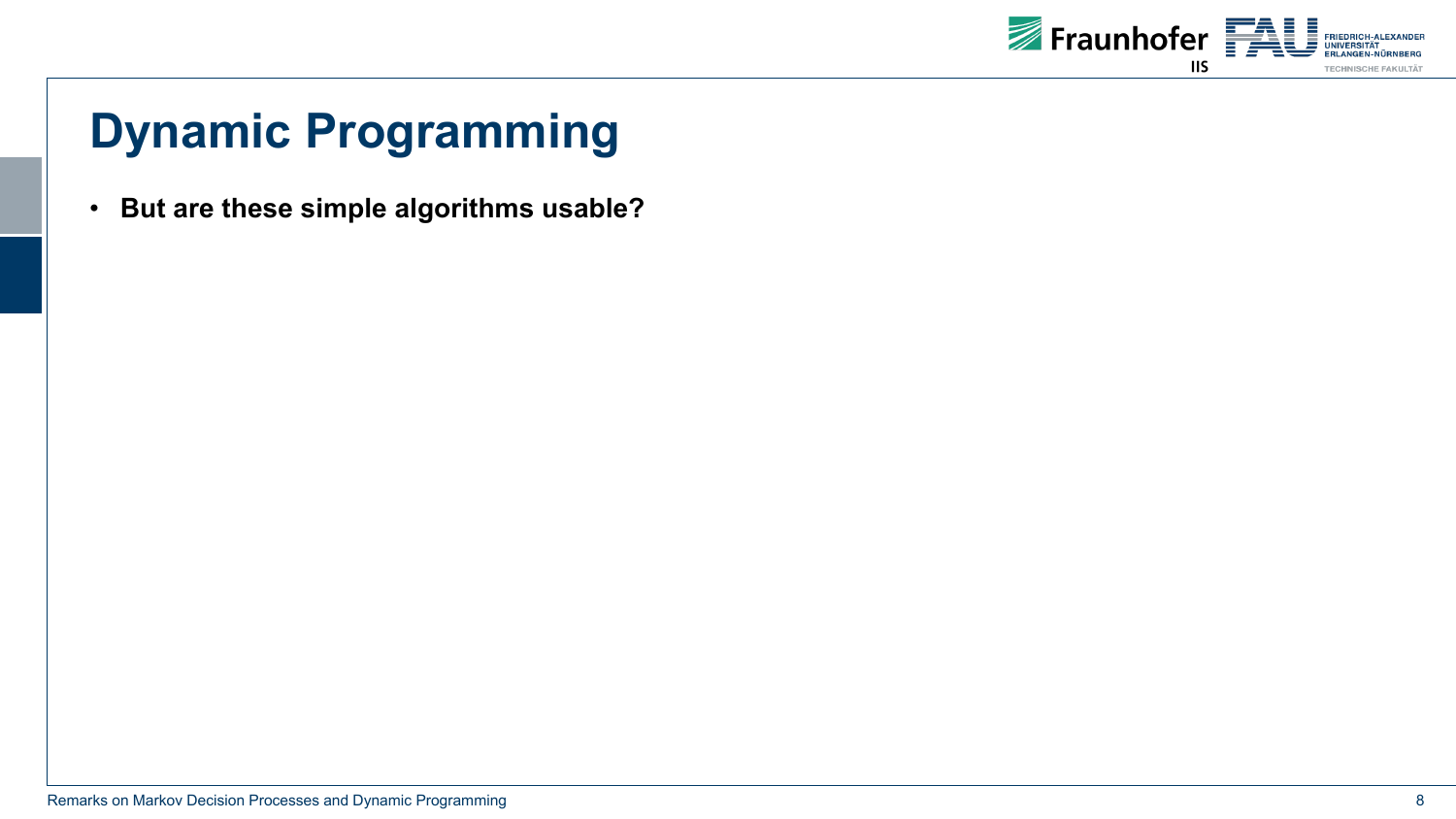

#### • **But are these simple algorithms usable?**

• LightLearn: personalized lighting control with Value Iteration and learned transition model

| late night). |                    |                        |                |                |                |                 |          |
|--------------|--------------------|------------------------|----------------|----------------|----------------|-----------------|----------|
| Occupancy    | Switch<br>position | Indoor light<br>levels | Period of day  |                |                |                 | Reward   |
|              |                    |                        | $P_{4}$        | $P_1$          | P <sub>2</sub> | $P_3$           |          |
| Occupied     | Off                | Dark                   | S <sub>1</sub> | $S_6$          | $S_{13}$       | $S_{20}$        | - 1      |
|              |                    | Comfort                | S <sub>2</sub> | $S_7$          | $S_{14}$       | $S_{21}$        | $+1$     |
|              |                    | <b>Bright</b>          | -              | $S_8$          | $S_{15}$       | $S_{22}$        | $+1$     |
|              | On                 | Comfort                | $S_3$          | S <sub>9</sub> | $S_{16}$       | S <sub>23</sub> | $+1$     |
|              |                    | <b>Bright</b>          | -              | $S_{10}$       | $S_{17}$       | $S_{24}$        | $\bf{0}$ |
| Unoccupied   | Off                | -                      | $S_4$          | $S_{11}$       | $S_{18}$       | $S_{25}$        | $+1$     |
|              | On                 | -                      | $S_5$          | $S_{12}$       | $S_{19}$       | $S_{26}$        | $-1$     |
|              |                    |                        |                |                |                |                 |          |

State definitions and rewards (note that  $P_4$  is defined as both early morning and



Park, J. Y., Dougherty, T., Fritz, H., & Nagy, Z. (2019). LightLearn: An adaptive and occupant centered controller for lighting based on reinforcement learning. *Building and Environment*, *147*, 397-414.

Table 3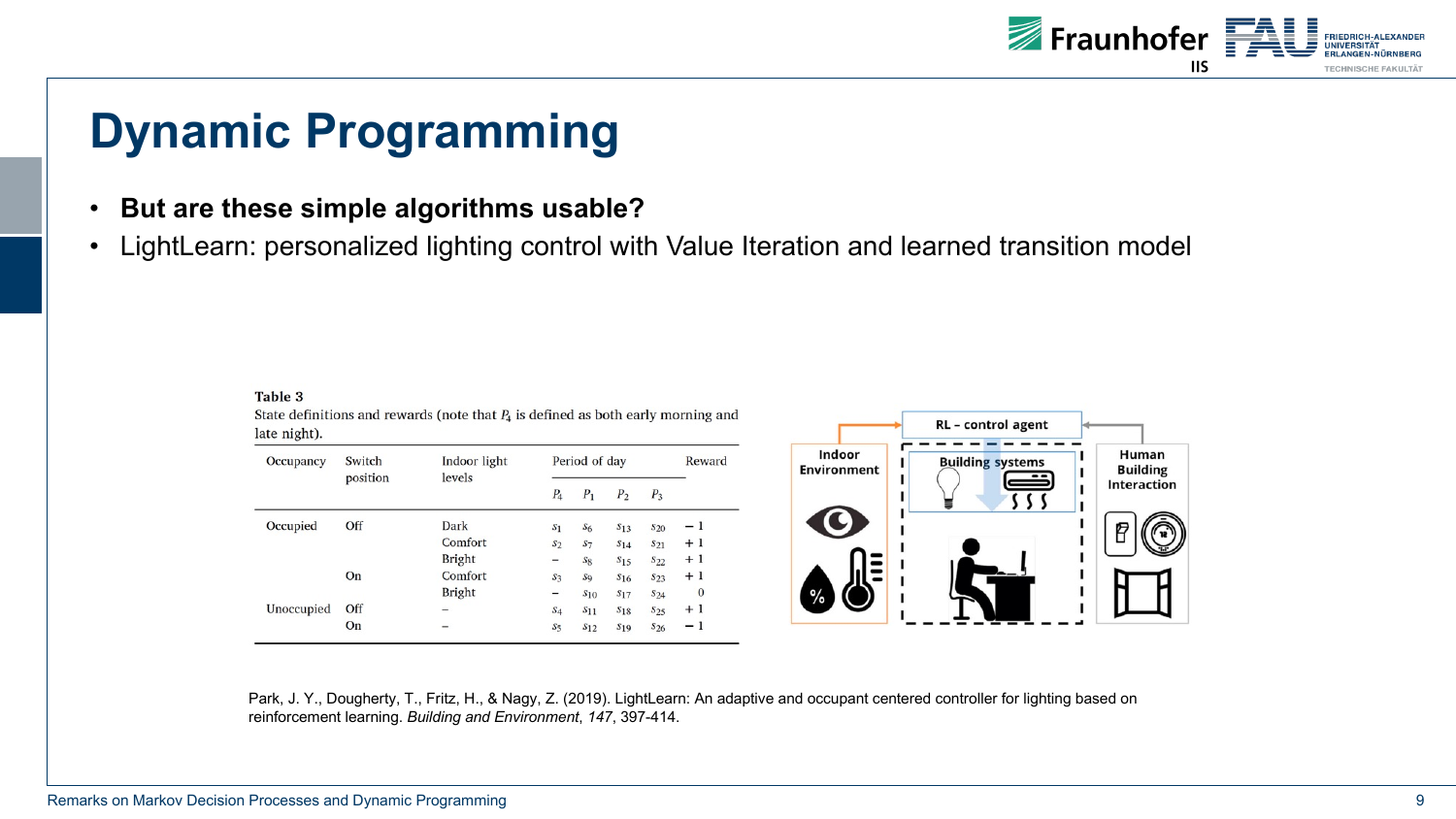

- **But are these simple algorithms usable?**
- LightLearn: personalized lighting control with Value Iteration and learned transition model



Park, J. Y., Dougherty, T., Fritz, H., & Nagy, Z. (2019). LightLearn: An adaptive and occupant centered controller for lighting based on reinforcement learning. *Building and Environment*, *147*, 397-414.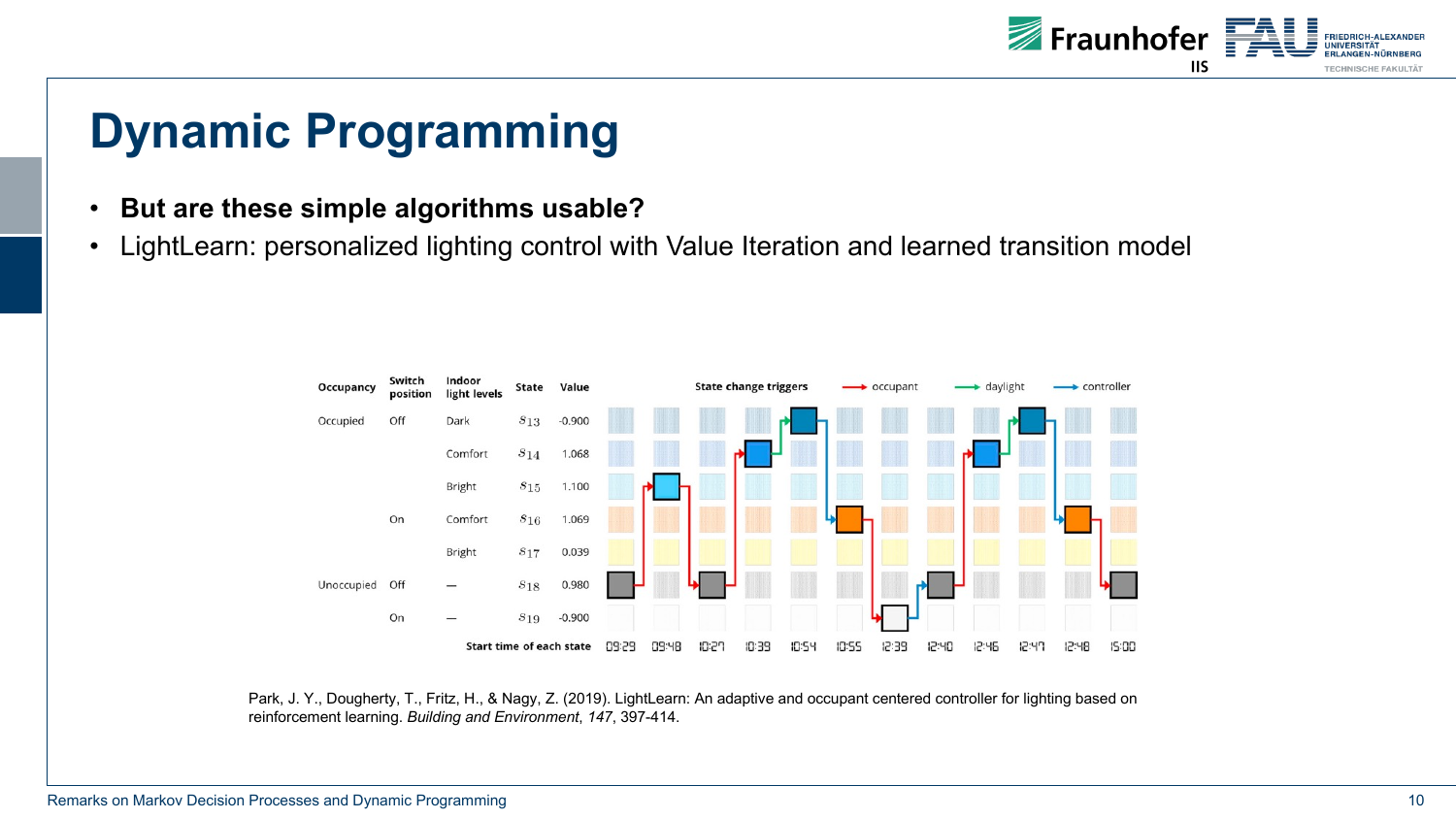

#### • **But are these simple algorithms usable?**

- Large-scale order dispatch in on-demand ride-hailing platforms
	- Problem: find the best matching between drivers and orders (e.g. Uber)
	- Available information: each taxi uploads occupancy status and location in central platform
	- Classical solution: during each short time slot (say one or two seconds), the platform's decision center first collects all the available drivers and active orders, and then matching is based on a combinatorial optimization algorithm.



Xu, Z., Li, Z., Guan, Q., Zhang, D., Li, Q., Nan, J., ... & Ye, J. (2018, July). Large-scale order dispatch in on-demand ride-hailing platforms: A learning and planning approach. In *Proceedings of the 24th ACM SIGKDD International Conference on Knowledge Discovery & Data Mining* (pp. 905-913). ACM.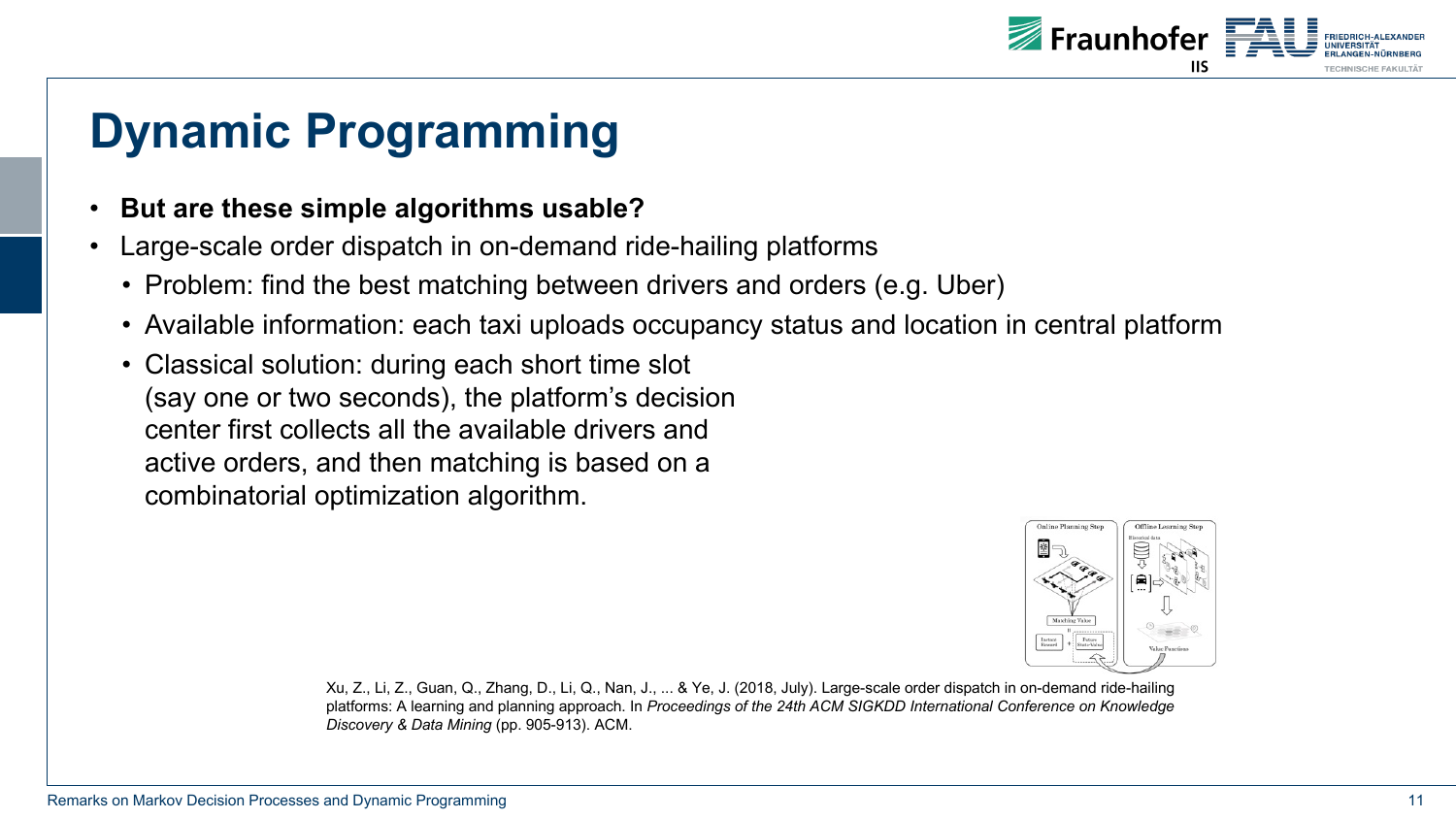

#### • **But are these simple algorithms usable?**

- Large-scale order dispatch in on-demand ride-hailing platforms
	- Idea: design an order dispatch algorithm that optimizes the platform's global efficiency in a long horizon (e.g., two or three hours or a day), by formulating order dispatch as a large-scale sequential decisionmaking problem



Xu, Z., Li, Z., Guan, Q., Zhang, D., Li, Q., Nan, J., ... & Ye, J. (2018, July). Large-scale order dispatch in on-demand ride-hailing platforms: A learning and planning approach. In *Proceedings of the 24th ACM SIGKDD International Conference on Knowledge Discovery & Data Mining* (pp. 905-913). ACM.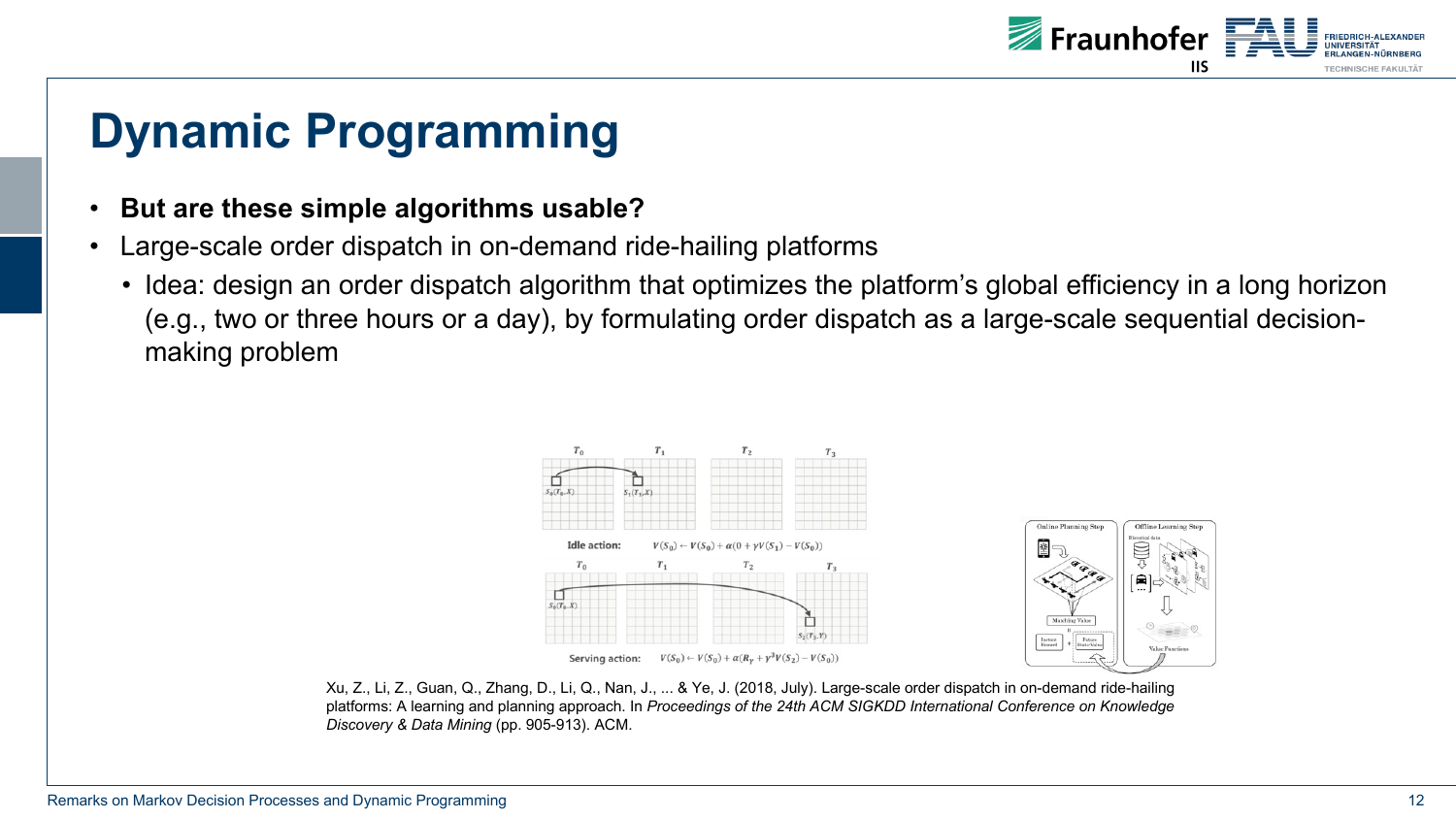

- **But are these simple algorithms usable?**
- Large-scale order dispatch in on-demand ride-hailing platforms
	- Reward: the price of an order  $\rightarrow$  Goal: maximize the Gross Merchandise Volume for the entire platform
	- Goal: Online planning: takes the learned value functions as inputs and determines the final matching between drivers and orders in real-time

Xu, Z., Li, Z., Guan, Q., Zhang, D., Li, Q., Nan, J., ... & Ye, J. (2018, July). Large-scale order dispatch in on-demand ride-hailing platforms: A learning and planning approach. In *Proceedings of the 24th ACM SIGKDD International Conference on Knowledge Discovery & Data Mining* (pp. 905-913). ACM.